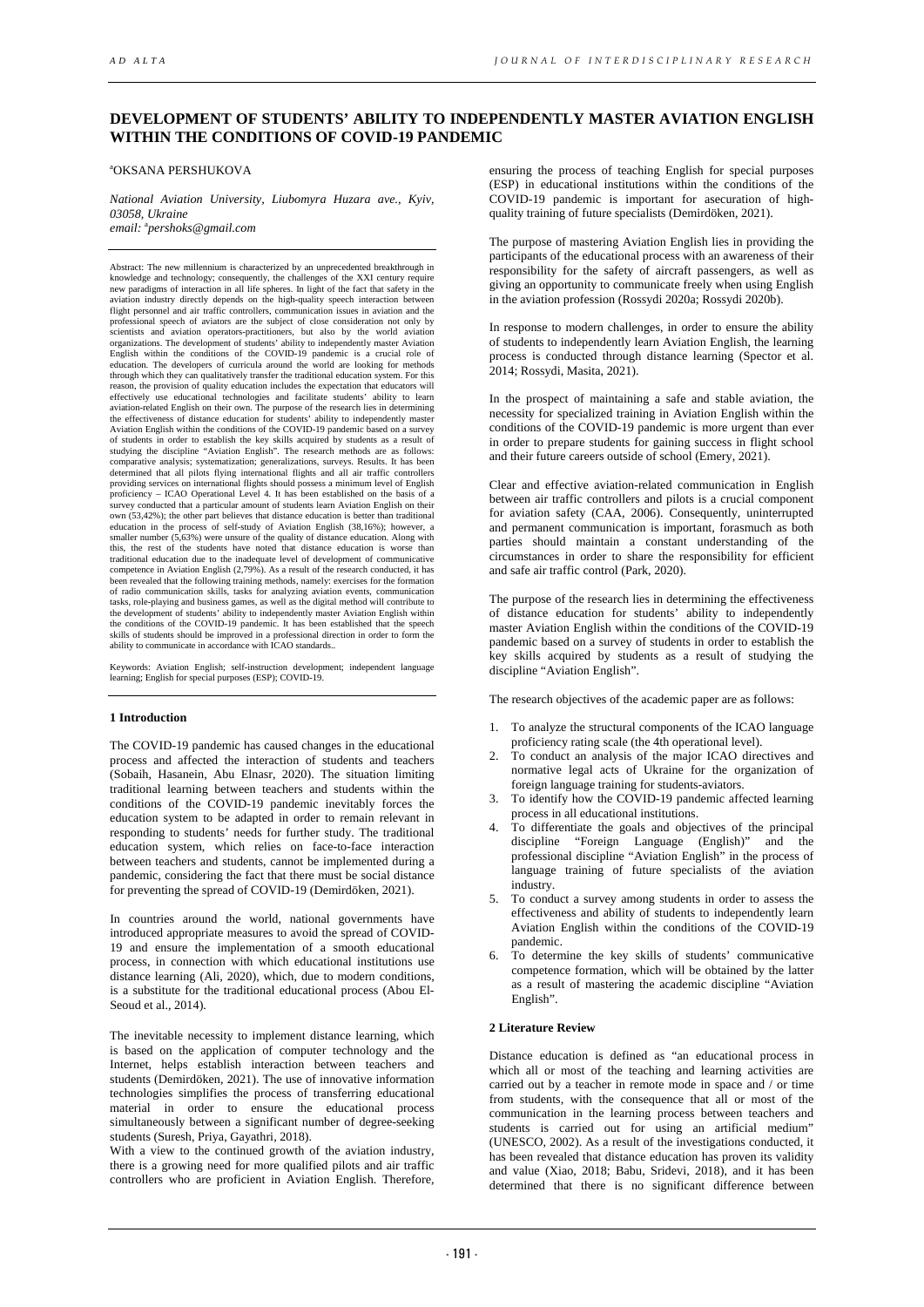distance and full-time education (Bozkurt, 2019a; Jung, 2019). The pragmatic nature of distance education allows applying working solutions to students' learning in the education sphere, and it has been established that the education sphere should provide training opportunities for students with disabilities (Bozkurt, 2019b; Coman et al., 2020).

The virtual classroom is used for conducting classes in distance learning mode, and it is considered as a generalized channel of hybrid learning. The investigations of scientists show that the introduction of a virtual classroom has a positive impact on the learning process (Radovan, Kristl, 2017; Martin, 2019; Blaine, 2019; Aditya et al. 2019; Nugroho, Atmojo, 2020). It is important to emphasize that the implementation of a virtual classroom may vary depending on the context and the students' needs (Masita et al. 2020; Masita, 2020). The focus of attention of the present research will be the integration of virtual classrooms in order to develop students' ability to learn Aviation English independently (Rossydi, Masita, 2021).

Aviation English is considered as a language that is specifically used by pilots and air traffic controllers for communication purposes during air traffic in the air as well as on the ground. Crystal (1997) has designated Aviation English as "Airspeak" and defined it as a limited vocabulary containing a fixed set of sentences that are used to unambiguously express all situations that may occur during air traffic. In addition, Aviation English covers a wide range of language use situations (Mede et al., 2018), including both aviation phraseology and simple aviationrelated language. Such differences in the ways pilots and air traffic controllers communicate with each other imply as follows: on the one hand, this means the correct and standard application of terminology or phraseology during air traffic both in the air and on the ground, the manufacture of aircraft and its specifications, as well as the use of legal terms in aviation law; on the other hand, it concerns the general use of English among aviation personnel in everyday communication, regardless of their nationality, race and cultural background (Demirdöken, 2021).

With the expansion of air travel in the XX century, safety concerns have arisen concerning the ability of pilots and air traffic controllers to communicate. In 1951, the International Civil Aviation Organization (ICAO) recommended in ICAO Appendix 10 to the International Chicago Convention to use English everywhere for "international aeronautical radiotelephony" Although this was only a recommendation, ICAO Aviation English has been widely accepted (Kankaras, 2020).

By the way, ICAO (2004) has further developed a set of Language Proficiency Requirements (LPR), consisting of six skill levels in six areas of applying Aviation English as follows: pronunciation, structure, vocabulary, fluency, comprehension and communication. The outlined standardization in assessing Aviation English lays a solid basis for improving Aviation English. However, it is not ICAO but training institutions in the aviation industry that are responsible for ensuring effective coverage of all six ICAO Aviation English skills at the operational level (ICAO, 2009).

According to ICAO's guidelines, regardless of the mother tongue of air traffic controllers, pilots, navigators and station operators, they should demonstrate their ability to speak and understand Aviation English used for radiotelephone communication. However, despite the use of LPR, language and comprehension issues remain a major cause of airspace incidents (Tiewtrakul, Fletcher, 2010). Recently, covering training and assessment based on the competence of the air traffic controller, ICAO (2016) has adopted a five-phase model of instructions called ADDIE as follows: 1) analysis, 2) design, 3) development, 4) implementation and 5) assessment. The ADDIE model has become one of the most widely used platforms for creating and assessing potential Aviation English training modules and programs. However, no empirical study on the structure has been

conducted in the course of developing and implementing training programs for air traffic controllers in English, except for cabin crew training (Meishella, 2018) and training of aviation maintenance specialists. It bears mentioning that prior to obtaining a license; an air traffic controller must pass an ICAO English language test (Rossydi, 2020a).

Therefore, the development of students' ability to independently master Aviation English within the conditions of the COVID-19 pandemic has not been reflected in the publications of scientists in the form of practical investigations and theoretical studies; however this issue is relevant and open for further research.

## **3 Methods and Materials**

The implementation of the objectives of the present research involves the using the methods as follows:

- systematization of the basic directive documents of ICAO and normative-legal acts of Ukraine for the organization of foreign language training of students-aviators;
- system and logical analysis, the method of synthesis of information about the ICAO language proficiency rating scale (the 4th operational level);
- summarizing the latest scientific publications related to the result of studying the academic discipline "Aviation English" in order to form the students' communicative competence and determine how the COVID-19 pandemic has affected learning in all educational institutions;
- the comparison method for distinguishing the goals and objectives of the major discipline "Foreign language (English)" and the professional discipline "Aviation English" in the process of language training of future specialists of the aviation sphere.

In order to determine the individual features, effectiveness and ability of students to independently master Aviation English within the conditions of the COVID-19 pandemic, the study was conducted using descriptive statistics, the data of which were provided as a result of a survey using MS Forms Pro. Consequently, the survey has been conducted to determine students' perceptions of their ability to master Aviation English independently within the conditions of the COVID-19 pandemic and reveal the teaching methods which will help develop students' ability to learn Aviation English independently within the conditions of the COVID-19 pandemic. An online survey was conducted in the period from May, 20 till October 30, 2021. which collected information from 1 900 students of the higher educational institutions as follows: Flying Academy (Brno, the Czech Republic), Czech Aviation Training Center (Prague, the Czech Republic), National Aviation University (NAU) (Kyiv, Ukraine), South Sweden Flight Academy AB (Swedala, Sweden), Omega Aviation Academy (Piraeus, Greece). These participants answered questions about their learning experience, motivation, expectations and general satisfaction with distance education in the process of mastering Aviation English. The following research questions were considered in this survey, namely: 1. How do the students perceive the way universities provide knowledge in the context of exclusively distance education? 2. What is the students' perception of the ability to absorb information in the context of exclusively distance education? 3. What kind of education is better: distance or traditional one? 4. What training methods do you consider the most appropriate for learning Aviation English? 5. What speech skills should be developed in future aviation specialists in order to ensure a high level of their professional speech?

### **4 Results**

In pursuance of ICAO standards, all pilots flying international flights and all air traffic controllers providing services on international flights must possess a minimum level of English; this level is known as ICAO Operational Level 4. ICAO has developed criteria for assessing Aviation English. Applicants taking the Aviation English Proficiency Test are assessed from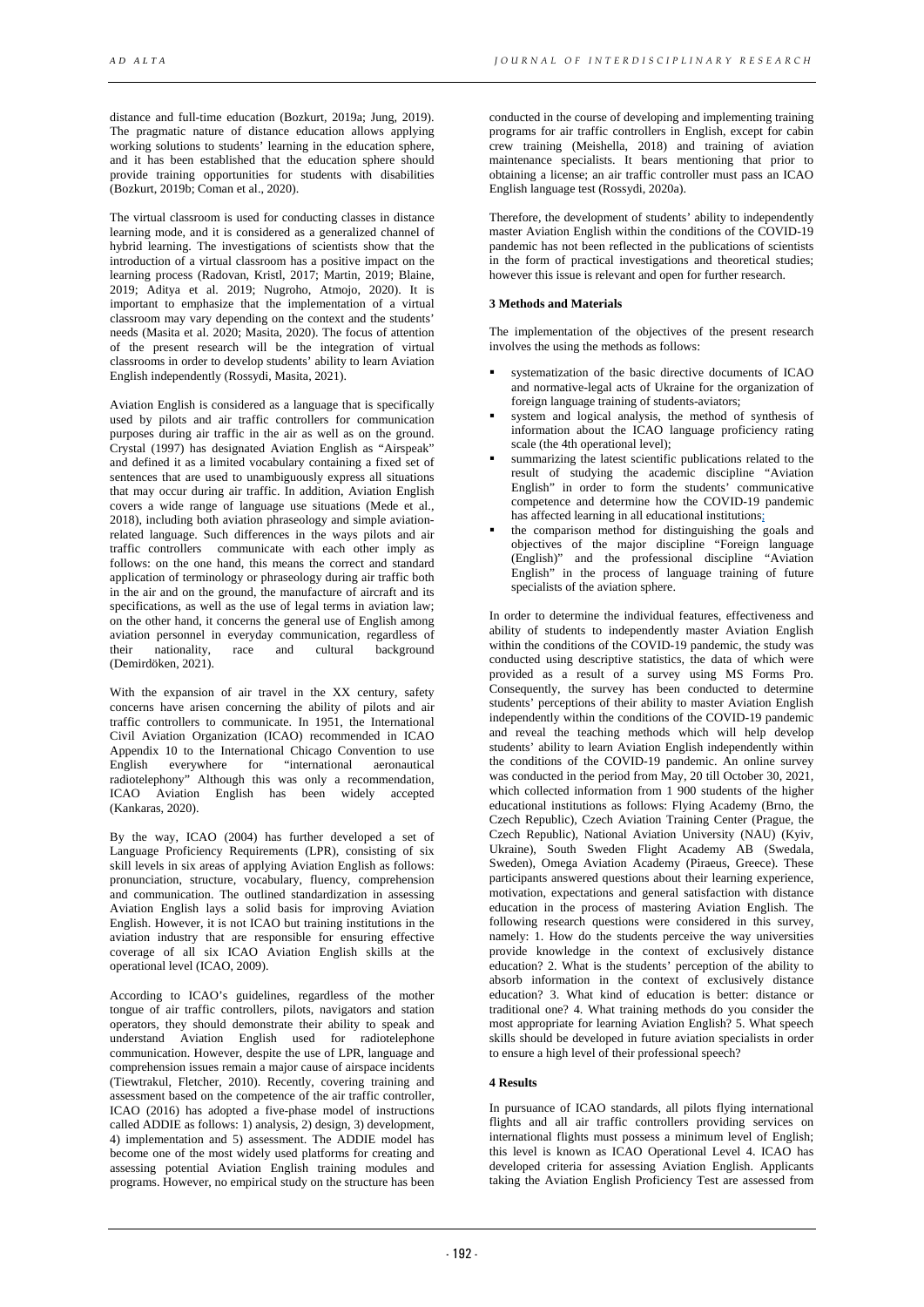Level 1 to Level 6. The candidates receive from 1 to 6 points for each of 6 skills as follows: pronunciation, structure, vocabulary, fluency, comprehension and communication (refer to Table 1).

Table 1 – ICAO Language Proficiency Assessment Scale (Operational Level 4)

| <b>Operational Level 4</b> |                                                                                     |
|----------------------------|-------------------------------------------------------------------------------------|
| Pronunciation              | Pronunciation, stress, rhythm, accent, and                                          |
|                            | intonation depend on the native language                                            |
|                            | regional variations,<br>sometimes<br><b>or</b>                                      |
|                            | interfering with ease of understanding.                                             |
| Structure                  | Basic grammatical structures and sentence                                           |
|                            | patterns are used creatively, and they are                                          |
|                            | usually well controlled. Errors can occur,                                          |
|                            | especially<br>in<br>unusual circumstances,                                          |
|                            | however, they rarely interfere with meaning.                                        |
| Vocabulary                 | Vocabulary and accuracy are<br>usually                                              |
|                            | sufficient for effective communication on                                           |
|                            | general, specific and work-related topics.                                          |
|                            | Ideas<br>can<br>often be<br>successfully                                            |
|                            | paraphrased when there<br>a lack of<br>is                                           |
|                            | vocabulary in unusual or unexpected                                                 |
|                            | circumstances.                                                                      |
| Fluent speaking            | Language phrases and sentences at the                                               |
|                            | appropriate pace are created. Sometimes                                             |
|                            | there may be a loss of fluent speaking in                                           |
|                            | the transition from rehearsed or standard                                           |
|                            | spontaneous<br>interaction;<br>speech<br>to                                         |
|                            | however, this does not interfere with                                               |
|                            | effective communication. Conjunctions or                                            |
|                            | discursive markers may be used to a<br>limited extent. Pronunciation does not       |
|                            | distract communicators.                                                             |
|                            |                                                                                     |
| Understanding              | Understanding is mostly accurate on                                                 |
|                            | general, specific and work-related topics,<br>accent<br>dialect used is<br>$\alpha$ |
|                            | when the<br>the international<br>sufficiently clear                                 |
|                            | to<br>users' community. When the speaker is                                         |
|                            | with<br>speech<br>situational<br>faced<br>$\alpha$                                  |
|                            | complexity or unexpected turn of events;                                            |
|                            | comprehension may be slower or it                                                   |
|                            | requires a rapid messaging strategy.                                                |
| Communicative              | Answers are usually immediate, relevant                                             |
| interaction                | and informative. The speaker initiates and                                          |
|                            | maintains communicative interaction,                                                |
|                            | even when dealing with unexpected                                                   |
|                            | situations.<br>He adequately<br>and<br>events                                       |
|                            | copes with obvious misunderstandings by                                             |
|                            | checking, confirming or clarifying.                                                 |

Source: Compiled by the authors based on official data of Kankaras, (2020), ICAO, (2010).

In higher education institutions, specialized foreign language training of future specialists takes place; curricula are concluded on the basis of the "Program in English for Professional Communication" recommended by the Ministry of Education and Science of Ukraine, which is a Typical program. The purpose of the discipline lies in forming students' "general and professionally oriented communicative speech competencies (linguistic, sociolinguistic and pragmatic) in order to ensure their effective communication in the academic and professional environment". There are a number of ICAO documents and normative legal acts of Ukraine with directive documents for the organization of foreign language training of students-aviators as follows:

- The Air Code of Ukraine as of July 4, 2013 № 406-VII;
- The Law of Ukraine "On approval of the Rules of Radiotelephone Communication and Phraseology of Radio Exchange in the Airspace of Ukraine" as of August 14, 2012 No 494.
- The Resolution of the Cabinet of Ministers of Ukraine "On Approval of the Regulations on the State Aviation Service of Ukraine" as of October 8, 2014 № 520;
- Doc 4444: Amendment No. 1 to the Procedures for Air Navigation Services "Air Traffic Management";
- DOC 9835: Manual on the Implementation of ICAO Language Proficiency Requirements (Saleable Document – Links to the ICAO Store);
- CIR 323: Guidelines for Aviation English Training Programmes;
- Resolution A38-8: Proficiency in the English language used for radiotelephony communications.

In the context of the initiated research, the analysis was conducted concerning direction of the academic discipline in the educational institutions as follows: Flying Academy (Brno, the Czech Republic), Czech Aviation Training Center (Prague, the Czech Republic), National Aviation University (NAU) (Kyiv, Ukraine), South Sweden Flight Academy AB (Swedala, Sweden), Omega Aviation Academy (Piraeus, Greece) for the formation of professional speech skills of future international pilots and air traffic controllers (refer to Figure 1).

**The major discipline "Foreign language (English)"** The purpose of the discipline: preparing students for effective foreign language communication in their academic and professional environment. The major goal of the discipline: formation of communicative language competencies in order to ensure adequate speech behavior of students in real situations of academic and professional life. **Language training of future specialists in the aviation sphere Professional discipline "Aviation English"** The purpose of the discipline: gaining by students of communication skills in Aviation English at a level sufficient for the successful performance of professional duties in the workplace of the future specialist. The major goal of the discipline: gaining by students of skills and abilities professionally necessary for future pilots / air traffic controllers in accordance with ICAO language requirements and standards.

Figure 1 – Language training of future specialists in the aviation sphere

Source: Compiled by the authors based on official data of Kankaras, (2020), ICAO, (2010).

COVID-19 pandemic has affected learning in all educational institutions and only 2% of educational institutions have reported that the pandemic does not influence the training process. Two thirds of educational institutions have reported that teaching has been replaced by distance teaching and one quarter has stated that most activities have been currently discontinued; however, the institution is working on developing solutions for continuing education using digital means or special self-study methods, and only 7% have informed that teaching has been cancelled (refer to Figure 2).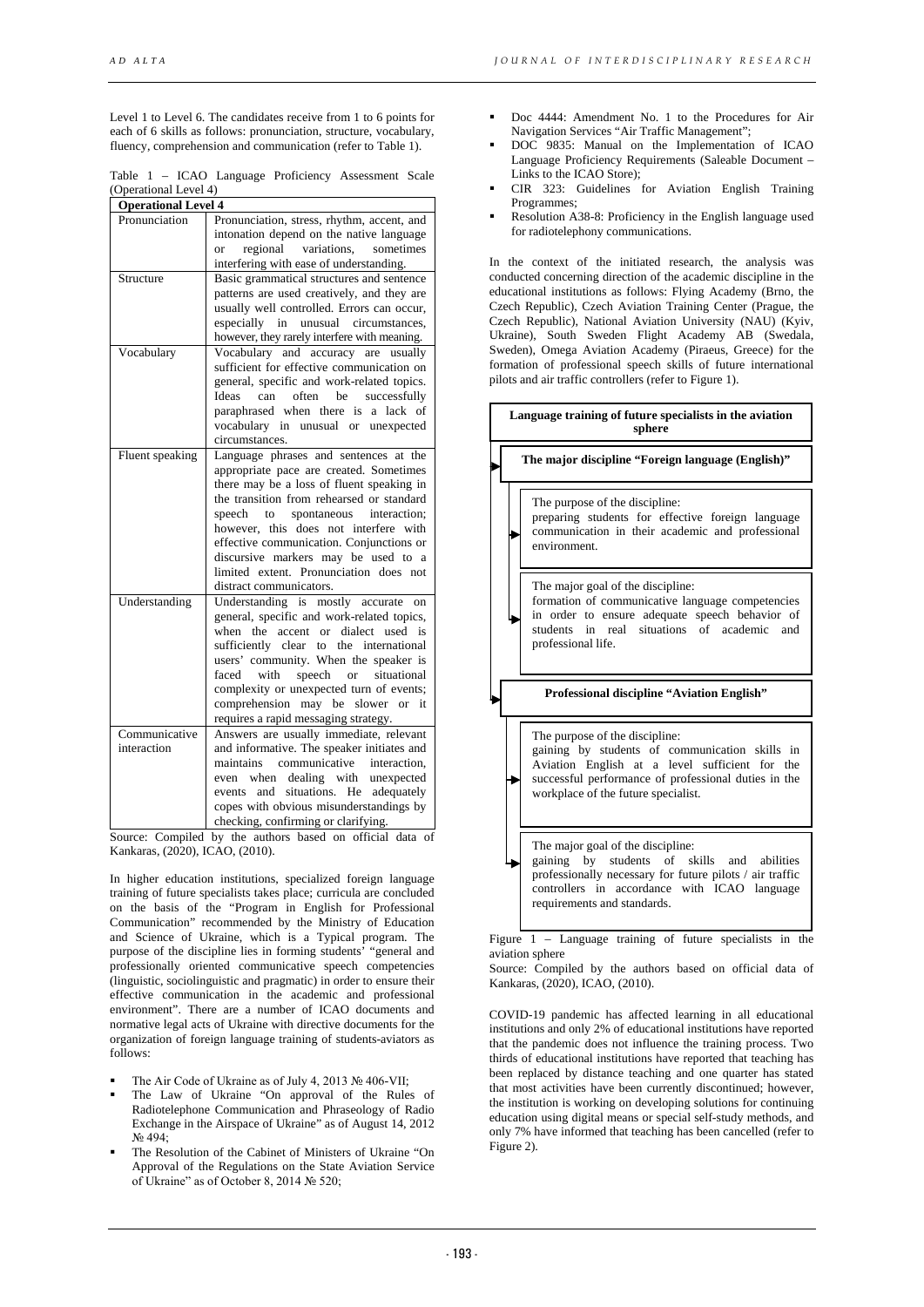

#### · Teaching has been cancelled

Figure 2 – How has COVID-19 affected teaching and learning? Source: Compiled by the authors based on official data of IAU Global Survey Report (2020).

These results demonstrate that two-thirds of educational institutions were able to transfer teaching online and one third

was not. However, most educational institutions are working to develop solutions for continuing teaching on the Internet.

In order to assess the development of students' ability to master Aviation English independently within the conditions of the COVID-19 pandemic, which has been implemented by teachers remotely, students of Flying Academy, Czech Aviation Training Center, National Aviation University, South Sweden Flight Academy AB, Omega Aviation Academy, have noted that distance education has a positive effect on ensuring the ability to independently learn Aviation English (53.42%); the other part believes that distance education is better than traditional education in the process of independent learning Aviation English (38.16%); however, a smaller number (5.63%) have been unsure of the quality of distance education; the rest of the students have noted that distance education is worse than traditional education due to the inadequate level of development of communicative competence in Aviation English (2.79%) (refer to Figure 3).



- distance education is better than other traditional education in the process of independent learning Aviation English
- distance education has a positive effect on ensuring the ability to independently master Aviation English

Figure 3 – Assessment of the development of students' ability to master Aviation English independently within the conditions of the COVID-19 pandemic

Source: Developed by the authors.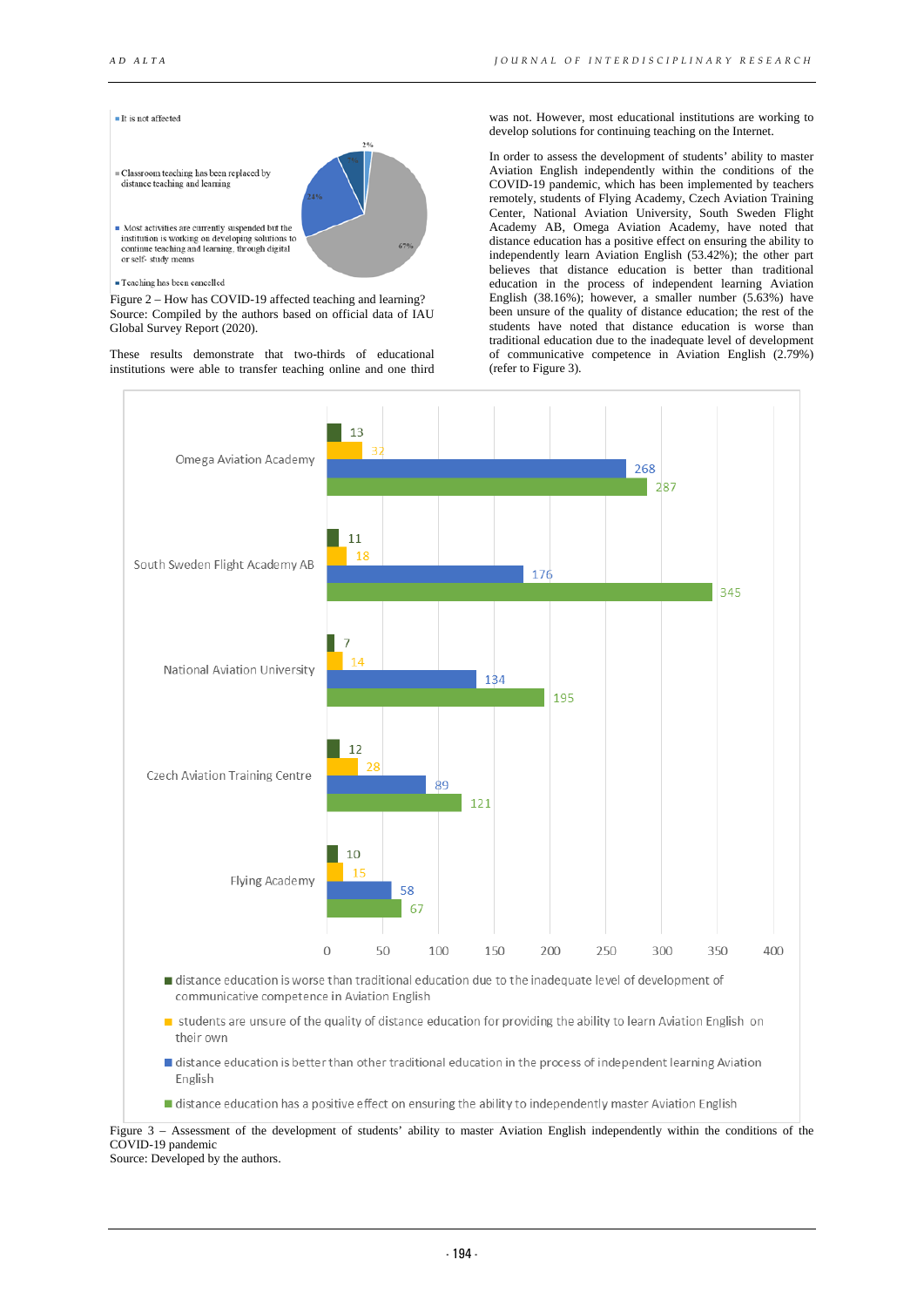Figure 4 reflects the methods of educational activities contributing to the development of students' ability to master Aviation English independently within the conditions of the COVID-19 pandemic as follows: exercises for the formation of radio communication

skills (1900 people or 8.65%), analysis of aviation events (1900 people or 8.65%), communication tasks (1885 people or 8.58%), role-playing and business games (1859 people or 8.46%) and the digital method (1834 people or 8.35%).

![](_page_4_Figure_4.jpeg)

Figure 4 – Methods of educational activities for the development of students' ability to master Aviation English independently Source: Developed by the authors.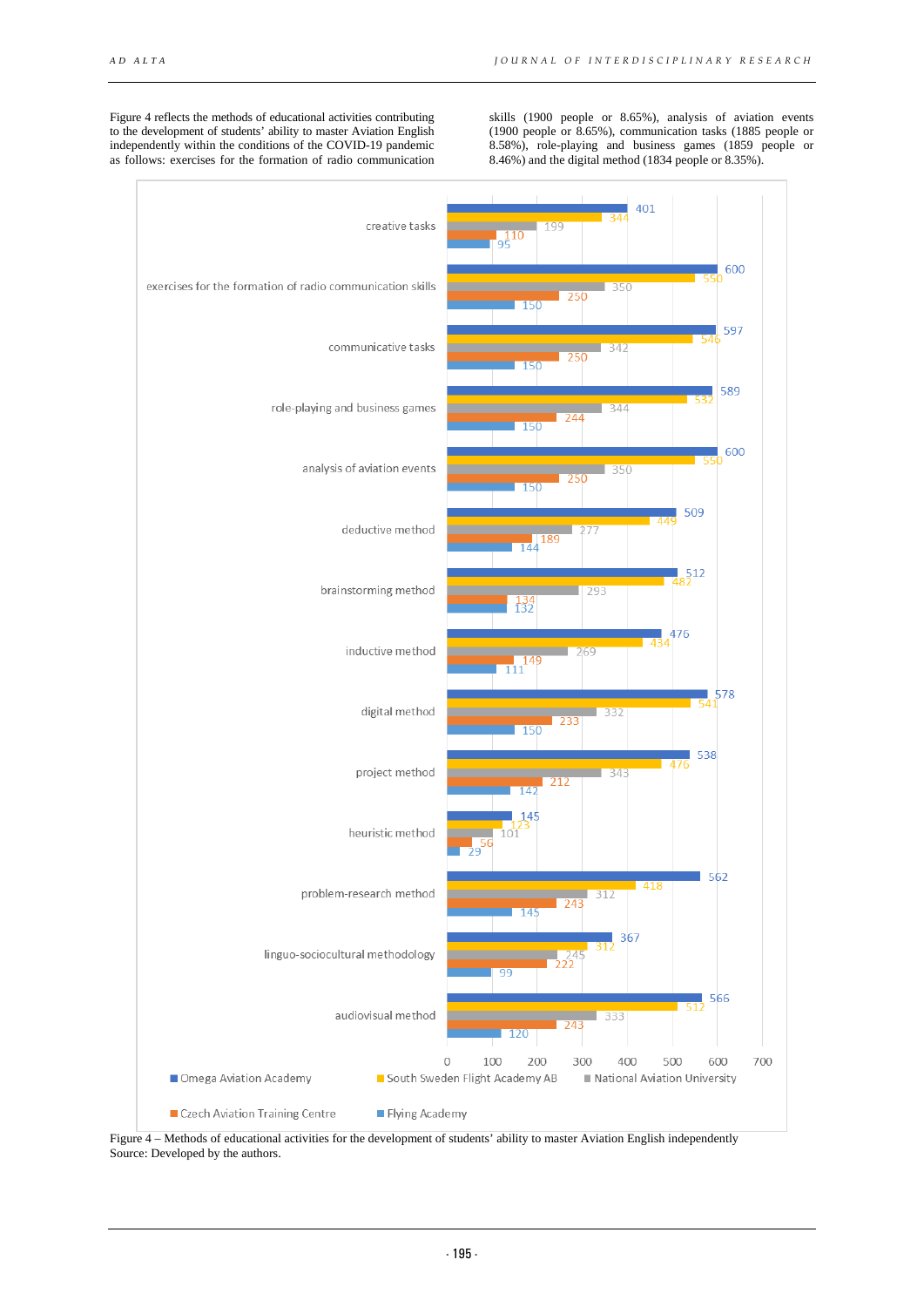![](_page_5_Figure_2.jpeg)

Figure 5 reflects the result obtained from the learning the academic discipline "Aviation English" for the formation of students' communicative competence.

Figure 5 – The result of mastering the discipline "Aviation English" for the formation of students' communicative competence Source: Compiled by the authors based on official data of Kalugina (2016).

Speech skills of students and future professionals are expected to be improved in the professional direction, in particular to form the ability to "build communication in accordance with ICAO standards concerning the 4 operational level of professional English proficiency".

## **5 Discussion**

The results of the research conducted on the development of students' ability to independently master Aviation English within the conditions of the COVID-19 pandemic have led to the conclusions as follows. Distance learning benefits students when it is used as an additional tool to replace the traditional learning process. A great amount of investigations has shown that students tend to have a positive attitude towards distance education; although, sometimes, some of them believe that they absorb information better due to the traditional system of teaching Aviation English (Coman et al., 2020).

Firstly, investigations have revealed numerous benefits of distance education, namely: better learning outcomes, adapting the learning process to students' needs, flexibility, students' orientation and removal of barriers to master Aviation English independently (Babu, Sridevi, 2018). Secondly, the survey conducted proves that the educational process quality achieved due to distance learning will ensure the independent learning Aviation English by students, if the teachers apply exercises to

form radio communication skills, tasks for analyzing aviation events, communication tasks, role-playing and business games and the digital method (Coman et al., 2020). Data visualization, image processing and the creation of a virtual environment allow future aviation professionals achieving approaches to independently master Aviation English.

The research conducted demonstrates that distance education can influence the development of students' ability to learn Aviation English on their own, forasmuch as respondents have reported that distance education has a positive effect on the ability to learn Aviation English independently; however, the rest of the respondents believe that distance education is better than traditional education in the process of independent learning Aviation English. Taking into consideration the globalization challenges, teachers will have to work in a more complex educational environment, forasmuch as the 2020 pandemic has brought changes to traditional education; consequently, teachers should integrate into the educational information technology space in order to ensure effective learning of Aviation English. Therefore, teachers and students will face challenges due to the fact that the potential of distance education in the educational information technology space is quite high, however, it is not sufficiently implemented, the in-depth study of which will increase attention towards improving distance education for effective learning Aviation English.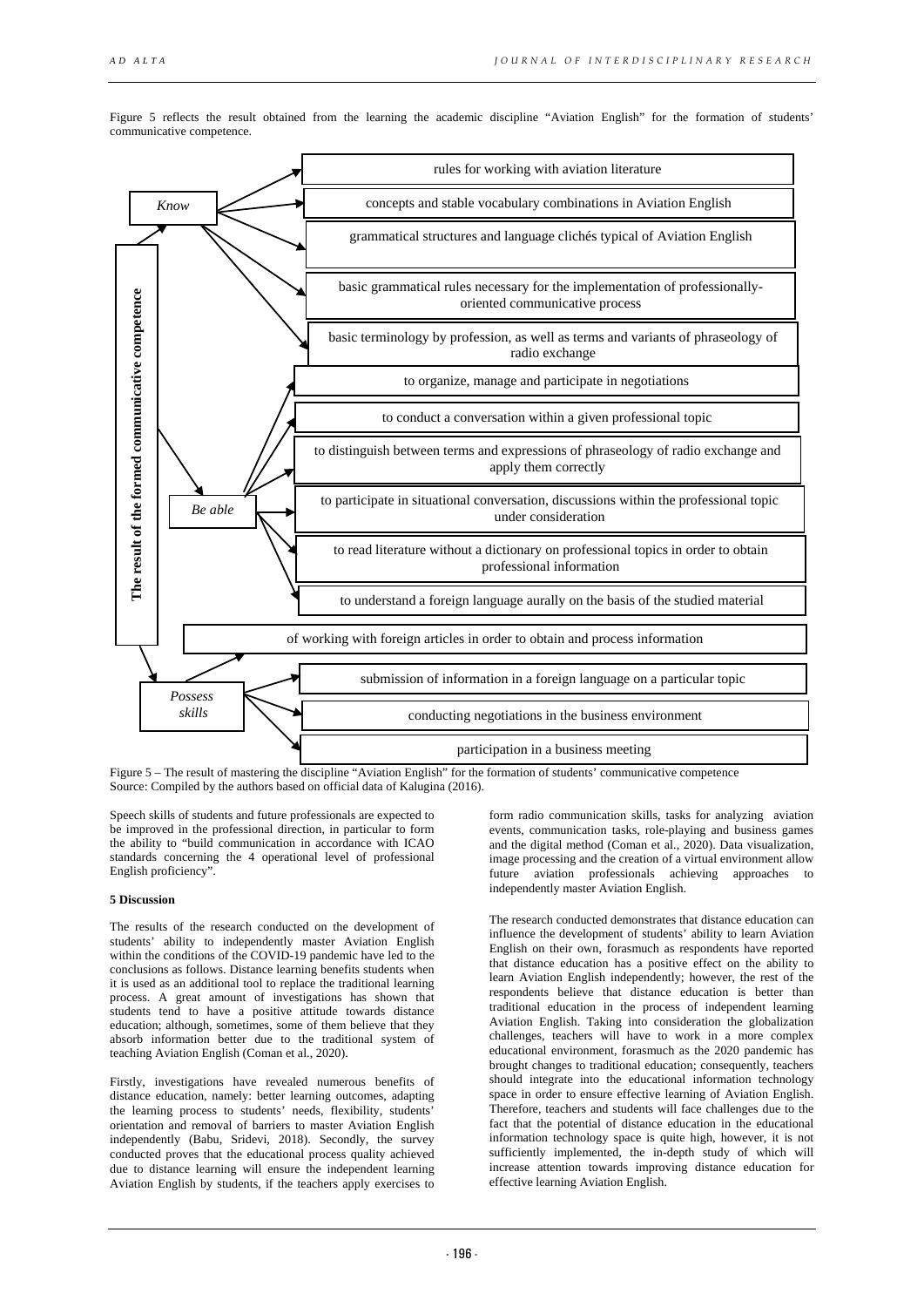### **6 Conclusion**

As a result of analyzing the development of students' ability to master Aviation English independently within the conditions of the COVID-19 pandemic, it has been established that due to the intensification of educational processes and the emergence of obstacles to traditional learning, requiring an urgent alternative solution, this process involves the development of distance learning, where this issue is becoming increasingly relevant. It has been revealed that in connection with the pandemic, distance learning is gaining popularity in almost all countries of the world.

The quality of distance learning should be improved and perceived as equal to traditional education in an educational institution, which will contribute to the development of students' ability to independently master Aviation English within the conditions of the COVID-19 pandemic. It is currently quite obvious that in order to achieve an effective learning process on mastering Aviation English, educational institutions should combine the benefits of mixed types of education. The application of modern methods of training activities for developing students' ability to independently learn Aviation English will contribute to the quality education of future specialists. In addition, the research has evaluated and identified the results of studying the discipline "Aviation English" for the formation of students' communicative competence. It is expected that the provision of these results for the period of applying distance education will help improve the Aviation English language learning proficiency as students move on to the next academic year. By the way, it is particularly important to improve distance education platforms, which may be the only available way to learn and teach Aviation English, which can ensure the continuity of learning during unexpected events such as the COVID-19 outbreak.

The practical significance of the research conducted lies in in the fact that the conclusions and recommendations developed by the author and proposed in the academic paper can be used for prospective development of students' ability to independently master Aviation English in the context of distance learning.

Further investigations can be aimed at improving distance education for students' ability to independently learn Aviation English, which will stimulate the educational sphere and improve teaching activities in the educational information technology space, providing quality online education. Increasing the capabilities and widespread using innovative, scientific – research approaches to distance education at the educational level can be the basis for strategies for future periods.

#### **Literature:**

1. Abou El-Seoud, S.; Seddiek, N.; Taj-Eddin, I.; Ghenghesh, P.; Nosseir, A.; El-Khouly, M. (2014). E-Learning and Students' Motivation: A Research Study on the Effect of E-Learning on Higher Education. *Int. J. Emerg. Technol. Learn.*, 9, 689–695.

2. Aditya, B. R., Nurhas, I., & Pawlowski, J. (2019). Towards Successful Implementation of a Virtual Classroom for Vocational Higher Education in Indonesia. *International Workshop on Learning Technology for Education in Cloud,* 151–161.

3. Ali, W. (2020). Online and Remote Learning in Higher Education Institutes: A Necessity in light of COVID-19 Pandemic. High. Educ. Stud. 2020, 10, 16–25.

4. Babu, D.G.S.; Sridevi, D.K. (2018). Importance of Elearning in Higher Education: *A study. Int. J. Res. Cult. Soc.,* 2, 84–88.

5. Blaine, A. M. (2019). Interaction and Presence in the Virtual Classroom: An Analysis of the Perceptions of Students and Teachers in Online and Blended Advanced Placement Courses. *Computers & Education,* 132, 31–43.

6. Bozkurt, A. (2019a). From distance education to open and distance learning: A holistic evaluation of history, definitions, and theories. In S. Sisman-Ugur, & G. Kurubacak (Eds.), Handbook of Research on Learning in the Age of Transhumanism (pp. 252-273). Hershey, PA: IGI Global. from: https://doi.org/10.4018/978-1-5225-8431-5.ch016.

7. Bozkurt, A. (2019b). Intellectual roots of distance education: a progressive knowledge domain analysis. *Distance Education,* 40(4), 497-514. Retrieved from: https://doi.or g/10.1080/01587919.2019.1681894.

8. Civil Aviation Authority (CAA), 2006. European Safety plan 2006/07–2010/11. Safety Regulation Group, No.1, 2006.

9. Coman, C.; Țîru, L.G.; Meseșan -Schmitz, L.; Stanciu, C.; Bularca, M.C. (2020). Online Teaching and Learning in Higher Education during the Coronavirus Pandemic: Students'<br>Perspective Sustainability 12. 10367. Retrieved from: Perspective. *Sustainability*, *12* Retrieved https://doi.org/10.3390/su122410367.

10. Crystal, D. (1997). English as a global language (2nd ed.). Cambridge.

11. Demirdöken, G. (2021). The Constructivist Approach towards Identifying the Challenges of ESP Teachers: The Case of Aviation English. *International Journal of Aviation, Aeronautics, and Aerospace,* 8(2). Retrieved from: [https://doi.org/10.15394/ijaaa.2021.1571.](https://doi.org/10.15394/ijaaa.2021.1571)

12. Emery, H. (2021). Teaching aviation English to student pilots. Some challenges. Latitude. Aviation English Services. Retrieved from: [https://www.latitude-aes.aero/blog/the-value-of](https://www.latitude-aes.aero/blog/the-value-of-aviation-english-rater-training-1)[aviation-english-rater-training-1.](https://www.latitude-aes.aero/blog/the-value-of-aviation-english-rater-training-1) 

13. IAU Global Survey Report (2020), The impact of COVID-19 on higher education around the world. Retrieved from: https://www.iau-

aiu.net/IMG/pdf/iau\_covid19\_and\_he\_survey\_report\_final\_may \_2020.pdf.

14. ICAO (2010). Manual on the Implementation of ICAO Language Proficiency Requirements (second edition), ICAO Document 9835 AN/453.

15. ICAO. (2004). Manual on the Implementation of ICAO Language Proficiency Requirements (1st ed): International Civil Aviation Organization. International Civil Aviation Organization.

16. ICAO. (2009). Guidelines for Aviation English Training Programmes (Cir 323 AN/185). Montreal, Canada: Internaltional Civil Aviation Organization.

17. ICAO. (2016). Manual on Air Traffic Controller Competency-based Training and Assessment (Doc 10056 AN/519). Montreal, Canada: International Civil Aviation Organization.

18. Jung, I. (2019). Introduction to theories of open and distance education. In Insung Jung (Ed.), Open and distance theory revisited: Implications for the digital era (pp. 1-9). Singapore: Springer. Retrieved from: https://doi.org/10.1007/ 978-981-13-7740-2\_1.

19. Kalugina, O.A. (2016). Development of students professional communicative competence in an economic higher school. *XLinguae Journal,* Volume 9, Issue 4, pp. 37-45. Retrieved from: DOI: 10.18355 / XL.2016.09.04.37-4.

20. Kankaras, N. (2020). TTP. Test of English for Aviations. Retrieved from: https://icaoenglishforaviation.com/.

21. Martin, J. (2019). Building Relationships and Increasing Engagement in the Virtual Classroom: Practical Tools for the Online Instructor. *Journal of Educators Online,* 16(1), n1.

22. Masita, M. (2020). Teaching Vocabulary Using Blended Learning Method. *Ethical Lingua: Journal of Language Teaching and Literature,* 7(1), 128–135.

23. Masita, M., Basri, M., Rahman, Q. (2020). Globalizing Primary Curriculum in Indonesia. *Asian EFL Journal,* 27(3).

24. Mede, E., Koparan, N., Atay, D. (2018). Perceptions of students, teachers and graduates about civil aviation cabin services ESP program: An exploratory study in Turkey. In Kırkgöz, Y. & Dikilitas K. (Eds.). Key Issues in English for Specific Purposes in Higher Education (pp. 157–174). Cham, Switzerland: Springer International Publishing.

25. Meishella, T. H. (2018). Designing English speaking material for cabin crew in Jogja Flight School. Doctoral dissertation, Sanata Dharma University.

26. Nugroho, A., Atmojo, A. E. P. (2020). Digital Learning of English Beyond Classroom: EFL Learners' Perception and Teaching Activities. *JEELS (Journal of English Education and Linguistics Studies),* 7(2), 219–243.